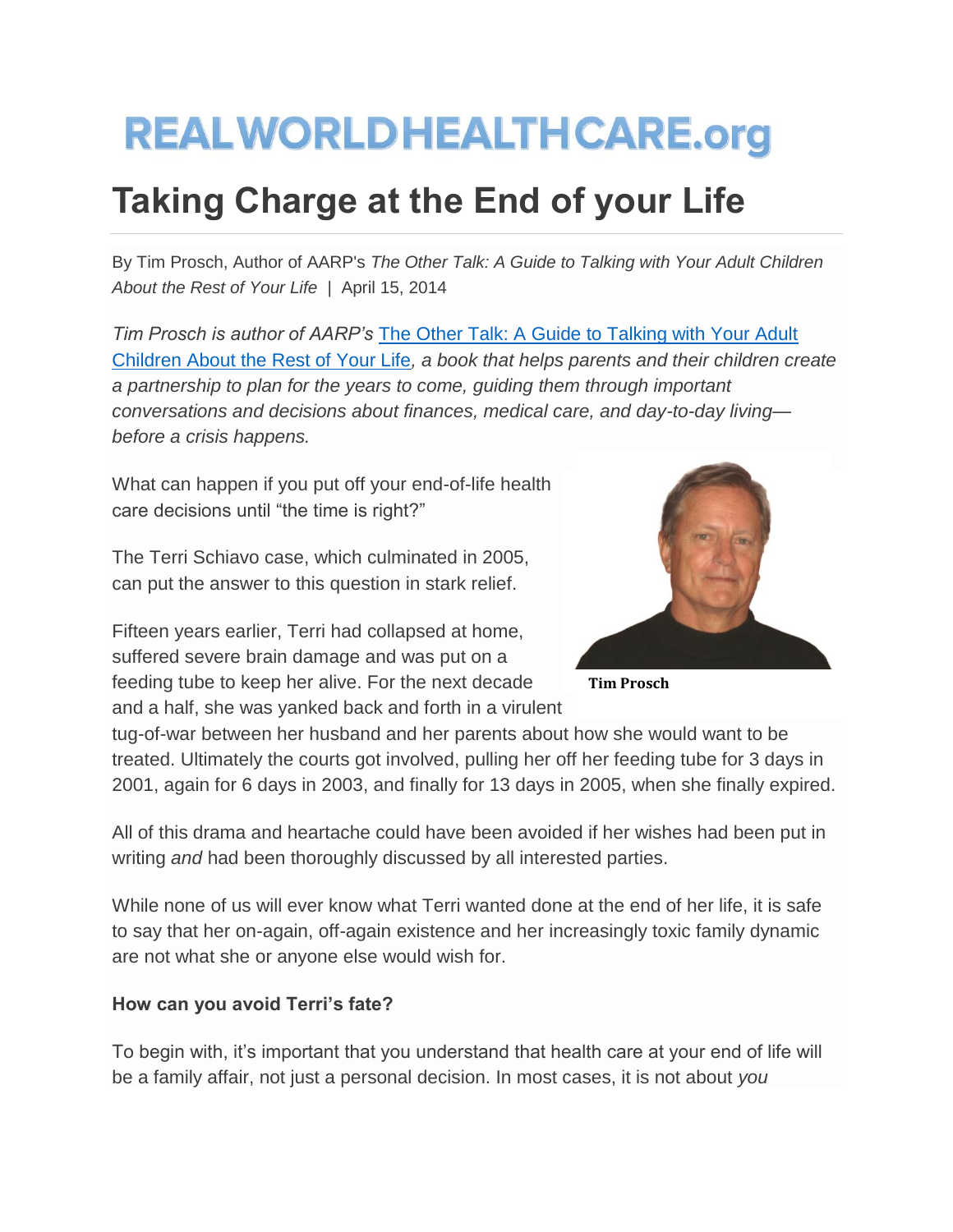personally taking charge. It is about you preparing and empowering *your family* to take charge as you approach that final stage.



The reason for this collaborative approach is that it is highly likely that you won't be physically, emotionally, or mentally able to direct the final proceedings. Collaboration addresses the challenge for someone acting on your behalf to weigh the options and make decisions and to articulate what should be done in a way that reflects your thoughts about the end of your life.

As a result, it is critical that you start these conversations *now* while you are mentally sharp. Quite simply, the longer you wait, the less effective these discussions with your family will be, due to the natural deterioration of the aging brain.

In preparing for the end game discussion, you'll want to take steps in two critical areas: guiding principles and parameters for medical treatment.

### **Step 1. Establish Your Guiding Principles**

The first step in making your family confident and empowered in taking charge when the time comes is for you to confront and define what "being alive" means to you as you near the end.

For some people, it is fighting for every last breath. "Even one more day would be important to me. I would do everything I could to hold on to life."

For others, it is living intensely, yet comfortably, in the time remaining. "I would rather be able to do what I want, to be with my kids, to enjoy life, even if it's for a shorter time."

Of course, neither one is the better approach because it is such a personal choice. But if you start now to build a clear understanding of your preferences with your family *and*  your doctors, you can dramatically increase your odds of getting what you want.

#### **Step 2. Set Parameters for Your Medical Treatment**

Step 2 in taking charge of your life (versus abdicating it to the medical community) is to put your preferences in writing. Equally important is to distribute and discuss your